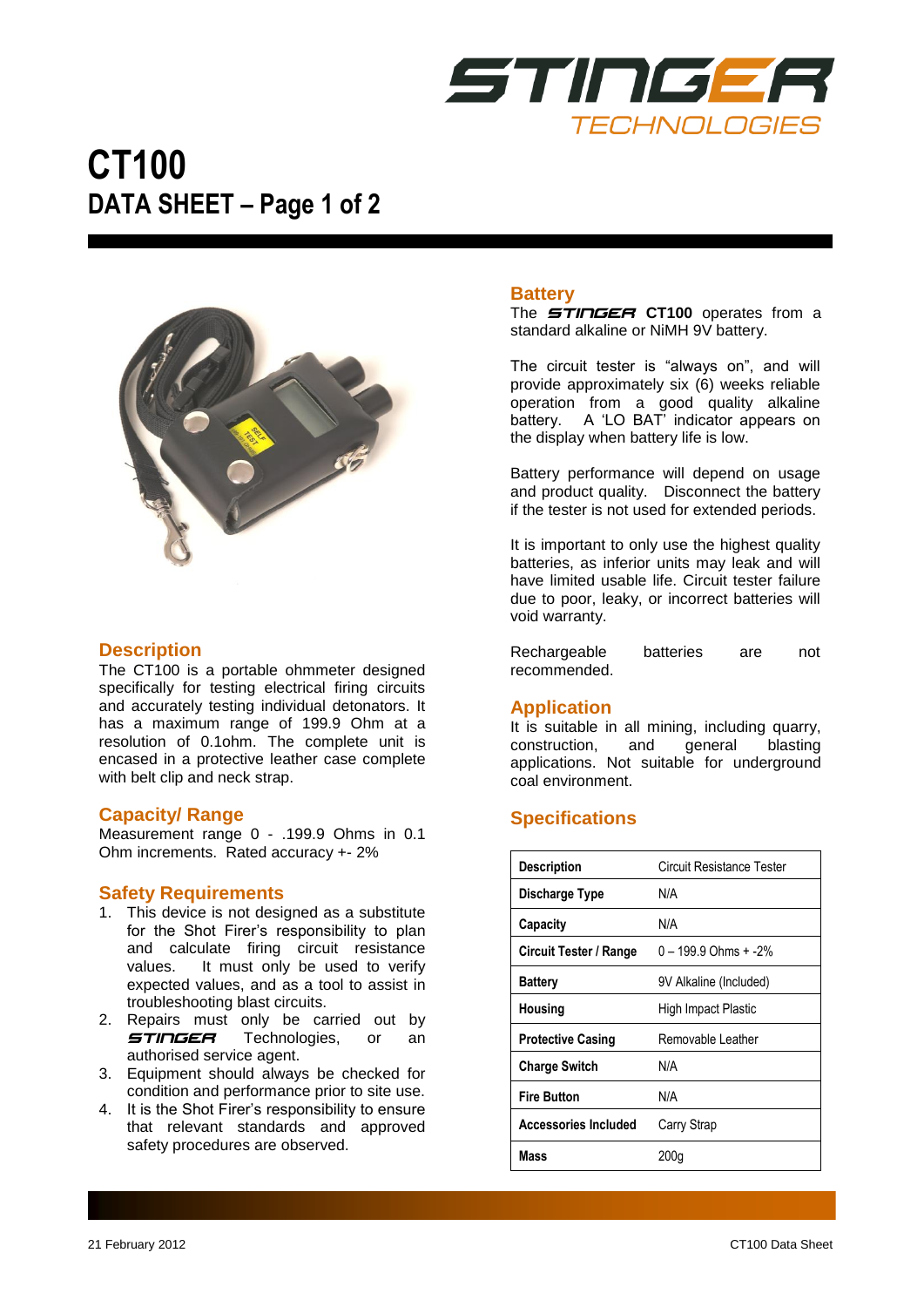

# **CT100 DATA SHEET – Page 2 of 2**

### **Recommendations for Use**

The *STINGER* **CT100** Circuit Resistance Tester has been carefully developed and tested to provide reliable performance.

Following these simple steps will ensure the best results:

- 1. Keep the unit in a clean, dry, protected environment. Handle it with care.
- 2. Ensure the unit is only used by approved persons.
- 3. Ensure the battery has sufficient charge before use. Always use highest quality Alkaline or NiMH cells.
- 4. The circuit tester should be checked for correct calibration prior to measuring the resistance of a firing circuit, by pressing and holding the TEST button. The test value must read between 99.0 and 101.0
- 5. Disconnect the battery if not used for an extended period.
- 6. Always follow instructions on the rear of the unit.

### **CAUTION: THIS UNIT MUST ONLY BE USED BY APPROVED PERSONNEL.**

### **Disclaimer**

The information in this data sheet is accurate at time of publication in February 2012. It is the user's responsibility to review the information based on their own context to know if the product is suitable for them.

### **Compliance**

Manufactured, and type tested at an approved facility, in accordance with AS2187.2 - 1993 App. B

> **NO USER SERVICEABLE PARTS INSIDE**

*STINGER* **Technologies** 12 Juna Drive, Malaga, Western Australia, 6090

T +61 8 9244 4628

www.stingertechnologies.com.au [info@stingertechnologies.com.au](mailto:info@stingertechnologies.com.au)